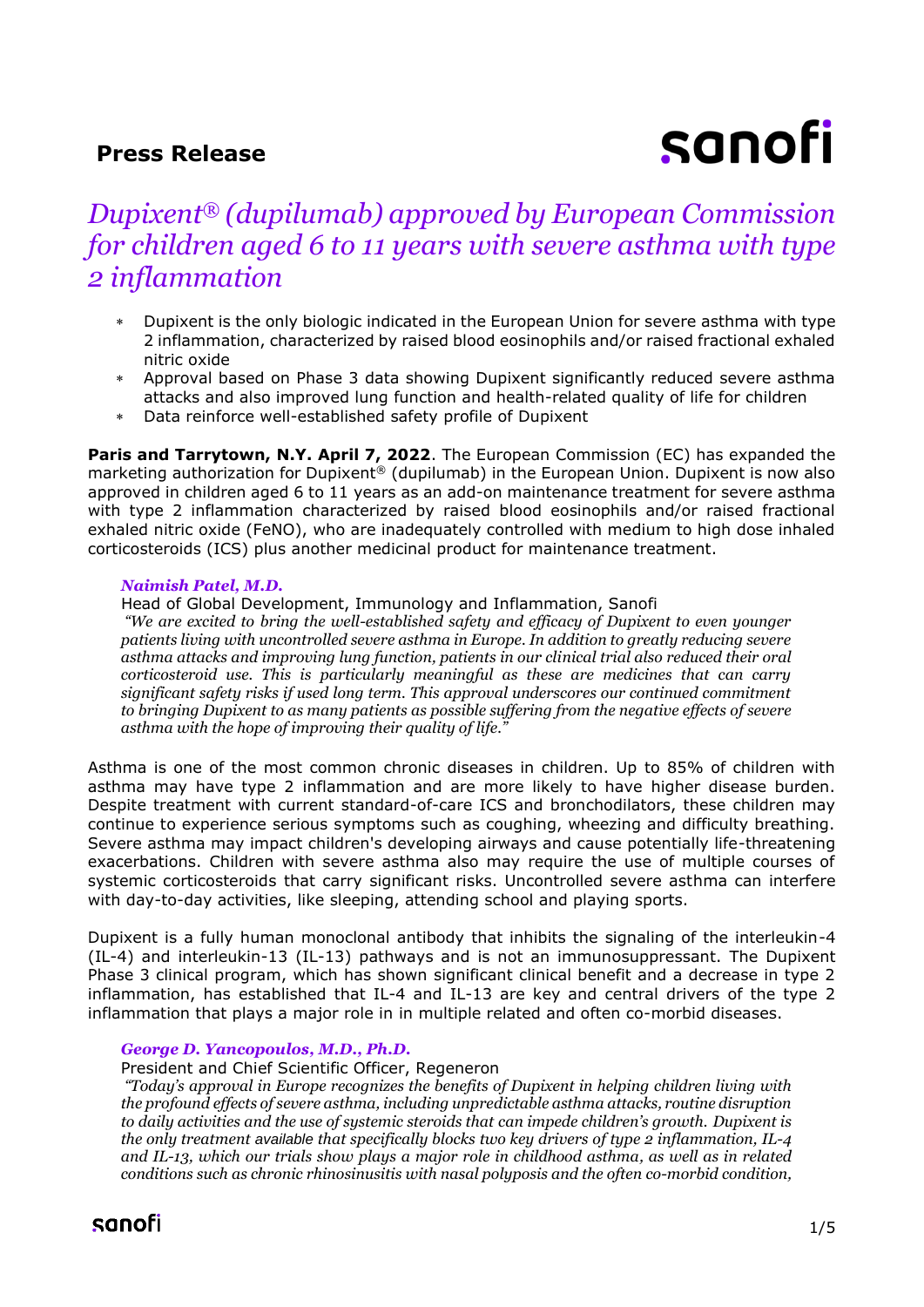*atopic dermatitis. In clinical trials, Dupixent significantly reduced asthma attacks, helped children breathe better and improved their health-related quality of life. We also remain committed to investigating Dupixent in other conditions where type 2 inflammation may significantly impact patients' lives, including eosinophilic esophagitis, prurigo nodularis and chronic spontaneous urticaria."*

The EC decision is based on pivotal data from the Phase 3 VOYAGE trial evaluating the efficacy and safety of Dupixent combined with standard-of-care asthma therapy in 408 children with uncontrolled moderate-to-severe asthma.

Two pre-specified populations with evidence of type 2 inflammation were evaluated for the primary analysis: 1) patients with baseline blood eosinophils (EOS) ≥300 cells/µl (n=259) and 2) patients with either baseline FeNO ≥20 parts per billion (ppb) or baseline blood EOS ≥150 cells/μl (n=350). Patients who added Dupixent to standard-of-care in these two groups, respectively, experienced:

- Substantially reduced rates of severe asthma attacks, with a 65% and 59% average reduction over one year compared to placebo (0.24 and 0.31 events per year for Dupixent vs. 0.67 and 0.75 for placebo, respectively).
- Improved lung function observed as early as two weeks and sustained for up to 52 weeks, measured by percent predicted  $FEV<sub>1</sub>$  ( $FEV<sub>1</sub>pp$ ).
	- $\circ$  At 12 weeks, patients taking Dupixent improved their lung function by 5.32 and 5.21 percentage points compared to placebo, respectively.
- Improved asthma control, with 81% and 79% of patients reporting a clinically meaningful improvement at 24 weeks, based on disease symptoms and impact compared to 64% and 69% of placebo patients, respectively.
- Improved health-related quality of life, with 73% and 73% of patients reporting a clinically meaningful improvement at 24 weeks, compared to 63% and 65% of placebo patients, respectively.
- Reduced systemic corticosteroid use by an average of 66% and 59% over one year compared to placebo (0.27 and 0.35 courses per year for Dupixent vs. 0.81 and 0.86 for placebo, respectively).

The safety results from the trial were generally consistent with the known safety profile of Dupixent in patients aged 12 years and older with uncontrolled moderate-to-severe asthma. The overall rates of adverse events were 83% for Dupixent and 80% for placebo. Adverse events that were more commonly observed with Dupixent compared to placebo included injection site reactions (18% Dupixent, 13% placebo), viral upper respiratory tract infections (12% Dupixent, 10% placebo) and eosinophilia (7% Dupixent, 1% placebo). Helminth infections were also more commonly observed with Dupixent in patients aged 6 to 11 years and were reported in 2% of Dupixent patients and 0% of placebo patients.

## **About the LIBERTY ASTHMA VOYAGE Trial**

The Phase 3 randomized, double-blind, placebo-controlled trial evaluated the efficacy and safety of Dupixent (100 mg or 200 mg every two weeks, based on weight tier) combined with standardof-care asthma therapy in 408 children aged 6 to 11 years with uncontrolled moderate-to-severe asthma. More than 90% of children in the trial had at least one concurrent atopic medical condition such as allergic rhinitis and atopic dermatitis.

The primary endpoint was the annualized rate of severe asthma exacerbations over one year, and the key secondary endpoint was the change from baseline in percentage of predicted prebronchodilator FEV<sub>1</sub> (FEV<sub>1</sub>pp) at week 12. The FEV1pp seeks to evaluate a patient's change in lung function compared to their predicted lung function based on age, height, sex and ethnicity to account for children's growing lung capacity at different stages of development. Additional secondary endpoints included responder rates for asthma control as measured by a  $\geq 0.5$ improvement on the Asthma Control Questionnaire-7 Interviewer Administered (ACQ-7-IA; 7 point scale) and health-related quality of life as measured by a  $\geq 0.5$  improvement on the Pediatric Asthma Quality of Life Questionnaire with Standardized Activities-Interviewer Administered (PAQLQ(S)-IA; 7-point scale).

## sanofi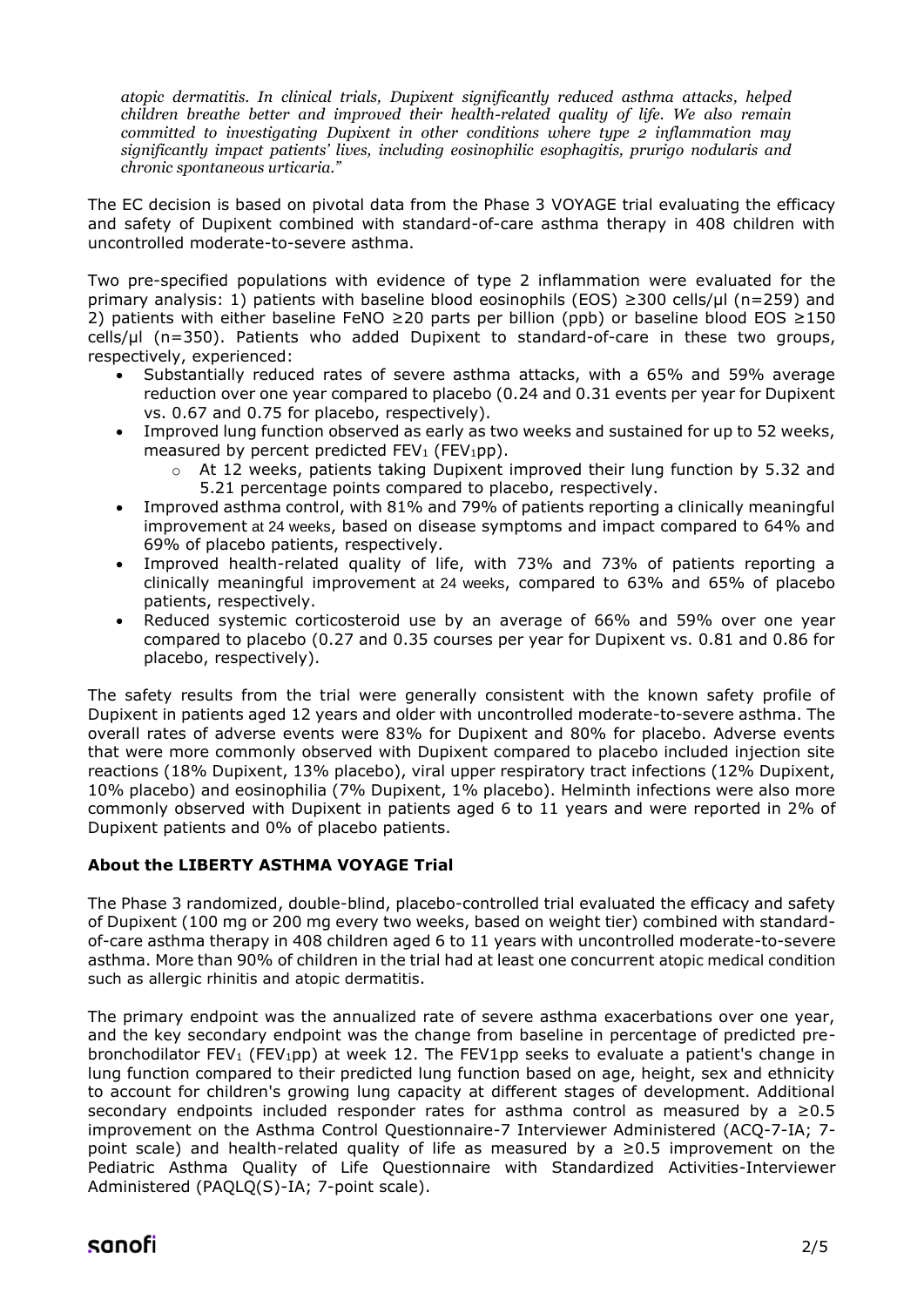### **About Dupixent**

Dupixent is also approved in Europe, U.S., Japan and other countries around the world for use in certain patients with asthma, specific patients with moderate-to-severe atopic dermatitis as well as CRSwNP in different age populations. Dupixent is also approved in one or more of these indications in more than 60 countries around the world, and more than 400,000 patients have been treated globally.

Dupixent is an injection under the skin (subcutaneous injection) at different injection sites. In the EU for pediatric patients aged 6 to 11 years, Dupixent dosing is based on weight tier (100 mg every two weeks or 300 mg every four weeks for children ≥15 to <30 kg, 200 mg every two weeks or 300 mg every four weeks for children ≥30 to <60 kg and 200 mg every two weeks for children ≥60 kg) and is supplied as a pre-filled syringe. It is also available as a pre-filled pen for adolescents (12 to 17 years) and adults at 200 and 300 mg doses. Dupixent is intended for use under the guidance of a healthcare professional and can be given in a clinic or at home by selfadministration after training by a healthcare professional. In children younger than 12 years of age, Dupixent should be administered by a caregiver if given at home.

#### **Dupilumab Development Program**

Dupilumab is being jointly developed by Sanofi and Regeneron under a global collaboration agreement. To date, dupilumab has been studied across more than 60 clinical trials involving more than 10,000 patients with various chronic diseases driven in part by type 2 inflammation.

In addition to the currently approved indications, Sanofi and Regeneron are studying dupilumab in a broad range of diseases driven by type 2 inflammation or other allergic processes including pediatric atopic dermatitis (6 months to 5 years of age, Phase 3), chronic obstructive pulmonary disease with evidence of type 2 inflammation (Phase 3), eosinophilic esophagitis (Phase 3), bullous pemphigoid (Phase 3), prurigo nodularis (Phase 3), chronic spontaneous urticaria (Phase 3), chronic inducible urticaria-cold (Phase 3), chronic rhinosinusitis without nasal polyposis (Phase 3), allergic fungal rhinosinusitis (Phase 3), allergic bronchopulmonary aspergillosis (Phase 3) and peanut allergy (Phase 2). These potential uses of dupilumab are currently under clinical investigation, and the safety and efficacy in these conditions have not been fully evaluated by any regulatory authority.

#### **About Regeneron**

Regeneron (NASDAQ: REGN) is a leading biotechnology company that invents life-transforming medicines for people with serious diseases. Founded and led for nearly 35 years by physicianscientists, our unique ability to repeatedly and consistently translate science into medicine has led to nine FDA-approved treatments and numerous product candidates in development, almost all of which were homegrown in our laboratories. Our medicines and pipeline are designed to help patients with eye diseases, allergic and inflammatory diseases, cancer, cardiovascular and metabolic diseases, pain, hematologic conditions, infectious diseases and rare diseases.

Regeneron is accelerating and improving the traditional drug development process through our proprietary *VelociSuite®* technologies, such as *VelocImmune®*, which uses unique genetically humanized mice to produce optimized fully human antibodies and bispecific antibodies, and through ambitious research initiatives such as the Regeneron Genetics Center, which is conducting one of the largest genetics sequencing efforts in the world.

For additional information about the company, please visit www.regeneron.com or follow @Regeneron on Twitter.

#### *About Sanofi*

We are an innovative global healthcare company, driven by one purpose: we chase the miracles of science to improve people's lives. Our team, across some 100 countries, is dedicated to transforming the practice of medicine by working to turn the impossible into the possible. We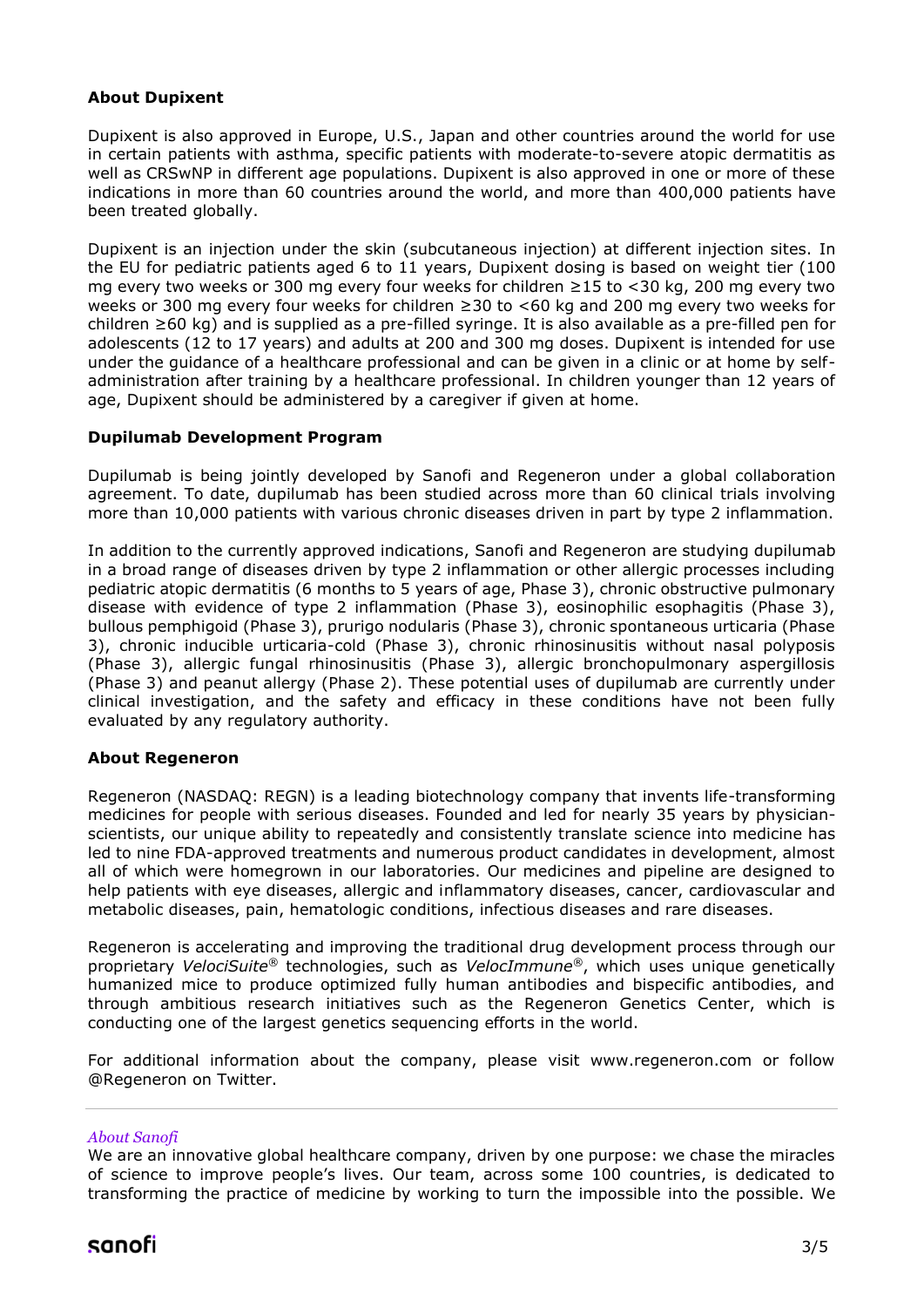provide potentially life-changing treatment options and life-saving vaccine protection to millions of people globally, while putting sustainability and social responsibility at the center of our ambitions.

Sanofi is listed on EURONEXT: SAN and NASDAQ: SNY

### *Sanofi Media Relations*

**Sally Bain** | + 1 617 834 6026 | [sally.bain@sanofi.com](mailto:sally.bain@sanofi.com)

#### *Sanofi Investor Relations*

**Eva Schaefer-Jansen** | + 33 7 86 80 56 39 | [eva.schaefer-jansen@sanofi.com](mailto:eva.schaefer-jansen@sanofi.com) **Arnaud Delépine** | + 33 06 73 69 36 93 | [arnaud.delepine@sanofi.com](mailto:arnaud.delepine@sanofi.com) **Corentine Driancourt** | + 33 06 40 56 92 | [corentine.driancourt@sanofi.com](mailto:corentine.driancourt@sanofi.com) **Felix Lauscher** | + 1 908 612 7239 | [felix.lauscher@sanofi.com](mailto:felix.lauscher@sanofi.com) **Priya Nanduri** | [priya.nanduri@sanofi.com](mailto:priya.nanduri@sanofi.com) **Nathalie Pham** | + 33 07 85 93 30 17 | [nathalie.pham@sanofi.com](mailto:nathalie.pham@sanofi.com)

*Regeneron Media Relations* **Ashleigh Dixon** | + 1 914 374 2422 | [ashleigh.dixon@regeneron.com](mailto:ashleigh.dixon@regeneron.com) 

### *Regeneron Investor Relations*

**Vesna Tosic** | + 914 847 5443 | [vesna.tosic@regeneron.com](mailto:vesna.tosic@regeneron.com)

#### **Sanofi Forward-Looking Statements**

This press release contains forward-looking statements as defined in the Private Securities Litigation Reform Act of 1995, as amended. Forward-looking statements are statements that are not historical facts. These statements include projections and estimates regarding the marketing and other potential of the product, or regarding potential future revenues from the product. Forward-looking statements are generally identified by the words "expects", "anticipates", "believes", "intends", "estimates", "plans" and similar expressions. Although Sanofi's management believes that the expectations reflected in such forward-looking statements are reasonable, investors are cautioned that forward-looking information and statements are subject to various risks and uncertainties, many of which are difficult to predict and generally beyond the control of Sanofi, that could cause actual results and developments to differ materially from those expressed in, or implied or projected by, the forward-looking information and statements. These risks and uncertainties include among other things, unexpected regulatory actions or delays, or government regulation generally, that could affect the availability or commercial potential of the product, the fact that product may not be commercially successful, the uncertainties inherent in research and development, including future clinical data and analysis of existing clinical data relating to the product, including post marketing, unexpected safety, quality or manufacturing issues, competition in general, risks associated with intellectual property and any related future litigation and the ultimate outcome of such litigation, and volatile economic and market conditions, and the impact that COVID-19 will have on us, our customers, suppliers, vendors, and other business partners, and the financial condition of any one of them, as well as on our employees and on the global economy as a whole. Any material effect of COVID-19 on any of the foregoing could also adversely impact us. This situation is changing rapidly and additional impacts may arise of which we are not currently aware and may exacerbate other previously identified risks. The risks and uncertainties also include the uncertainties discussed or identified in the public filings with the SEC and the AMF made by Sanofi, including those listed under "Risk Factors" and "Cautionary Statement Regarding Forward-Looking Statements" in Sanofi's annual report on Form 20-F for the year ended December 31, 2021. Other than as required by applicable law, Sanofi does not undertake any obligation to update or revise any forward-looking information or statements.

#### **Regeneron Forward-Looking Statements and Use of Digital Media**

This press release includes forward-looking statements that involve risks and uncertainties relating to future events and the future performance of Regeneron Pharmaceuticals, Inc. ("Regeneron" or the "Company"), and actual events or results may differ materially from these forward-looking statements. Words such as "anticipate," "expect," "intend," "plan," "believe," "seek," "estimate," variations of such words, and similar expressions are intended to identify such forward-looking statements, although not all forward-looking statements contain these identifying words. These statements concern, and these risks and uncertainties include, among others, the impact of SARS-CoV-2 (the virus that has caused the COVID-19 pandemic) on Regeneron's business and its employees, collaborators, and suppliers and other third parties on which Regeneron relies, Regeneron's and its collaborators' ability to continue to conduct research and clinical programs, Regeneron's ability to manage its supply chain, net product sales of products marketed or otherwise commercialized by Regeneron and/or its collaborators or licensees (collectively, "Regeneron's Products"), and the global economy; the nature, timing, and possible success and therapeutic applications of Regeneron's Products and product candidates being developed by Regeneron and/or its collaborators or licensees (collectively, "Regeneron's Product Candidates") and research and clinical programs now underway or planned, including without limitation Dupixent® (dupilumab) as an add-on maintenance treatment for children aged 6 to 11 years with severe asthma with type 2 inflammation; uncertainty of the utilization, market acceptance, and commercial success of Regeneron's Products (such as Dupixent) and Regeneron's Product Candidates and the impact of studies (whether conducted by Regeneron or others and whether mandated or voluntary), including the studies discussed or referenced in this press release, on any of the foregoing or any potential regulatory approval of Regeneron's Products (such as Dupixent) and Regeneron's Product Candidates; the likelihood, timing, and scope of possible regulatory approval and commercial launch of Regeneron's Product Candidates and new indications for Regeneron's Products, such as Dupixent for the treatment of pediatric atopic dermatitis, chronic obstructive pulmonary disease with evidence of type 2 inflammation, eosinophilic esophagitis, bullous pemphigoid, prurigo nodularis, chronic spontaneous urticaria, chronic inducible urticariacold, chronic rhinosinusitis without nasal polyposis, allergic fungal rhinosinusitis, allergic bronchopulmonary aspergillosis, peanut allergy, and other potential indications; the ability of Regeneron's collaborators, licensees, suppliers, or other third parties (as applicable) to perform manufacturing, filling, finishing, packaging, labeling, distribution, and other steps related to Regeneron's Products and Regeneron's Product Candidates; the ability of Regeneron to manage supply chains for multiple products and product candidates; safety issues resulting from the administration of Regeneron's Products (such as Dupixent) and Regeneron's Product Candidates in patients, including serious complications or side effects in connection with the use of Regeneron's Products and Regeneron's Product Candidates in clinical trials; determinations by regulatory and administrative governmental authorities which may delay or restrict Regeneron's ability to continue to develop or commercialize Regeneron's Products and Regeneron's Product Candidates, including without limitation Dupixent; ongoing regulatory obligations and oversight impacting Regeneron's Products, research and clinical programs, and business, including those relating to patient privacy; the availability and extent of reimbursement of Regeneron's Products from third-party payers, including private payer healthcare and insurance programs, health maintenance organizations, pharmacy benefit management companies, and government programs such as Medicare and Medicaid; coverage and reimbursement determinations by such payers and new policies and procedures adopted by such payers; competing drugs and product candidates that may be superior to, or more cost effective than, Regeneron's Products and Regeneron's Product Candidates; the extent to which the results from the research and development programs